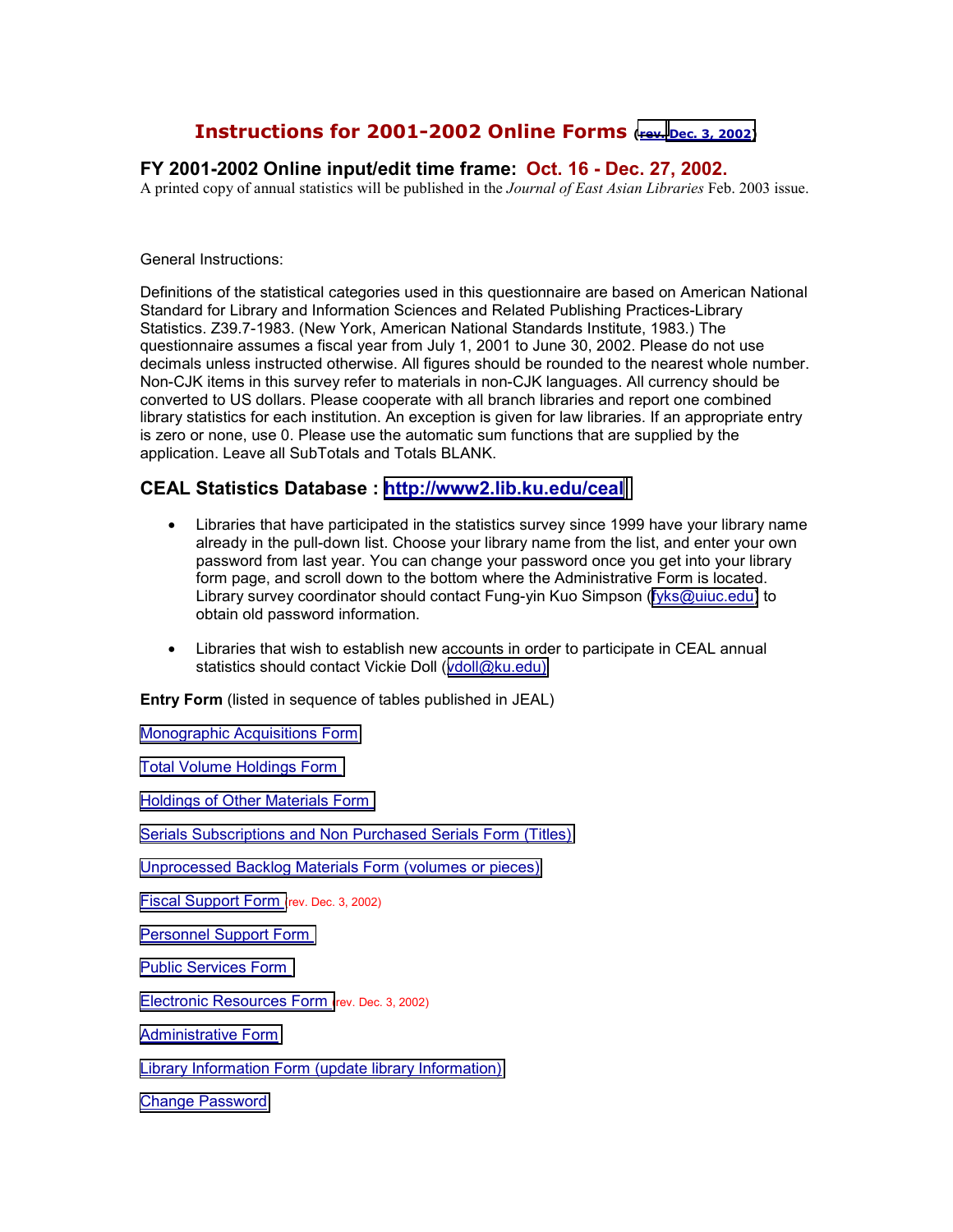# **Monographic Acquisitions Form**

see the ANSI Z39.7-1983 definition for volume as follows:

*a physical unit of any printed, typewritten, handwritten, mimeographed, or processed work contained in one binding or portfolio, hardbound or paperbound, that has been cataloged, classified, and made ready for use.*

Note: Each unit/fascicle (ts'e, satsu ?) in traditional format or contained in a case is counted as one volume

Include duplicates and bound volumes of periodicals. For purposes of this questionnaire, unclassified bound serials arranged in alphabetical order are considered classified. Exclude microforms, maps, nonprint materials, and uncataloged items.

Volumes added. Include only volumes cataloged, classified, and made ready for use.

#### **Monographic volumes purchased.**

Report number of titles (if available) and volumes purchased. Include all titles and volumes for which an expenditure was made during the report year, including titles and volumes paid for in advance but not received during the fiscal year. Include monographs in series and continuations.

Note: This question is concerned with volumes purchased rather than volumes received or cataloged.

- 01. Purchased Title Chinese: integer amount e.g. 70
- 02. Purchased Title Japanese: integer amount e.g. 70
- 03. Purchased Title Korean: integer amount e.g. 70
- 04. Purchased Title NonCJK: integer amount e.g. 70

**05. Purchased Title SubTotal**: (01 + 02 + 03 + 04) Leave the field BLANK and the application will sum up the total.

- 06. Purchase Volume Chinese:
- 07. Purchased Volume Japanese:
- 08. Purchased Volume Korean:
- 09. Purchased Volume NonCJK:

**10. Purchased Volume Sub Total**: (06 + 07 + 08 + 09) Leave the field BLANK and the application will sum up the total.

- 11. NonPurchased Title Chinese: Gift titles
- 12. NonPurchased Title Japanese
- 13. NonPurchased Title Korean
- 14. NonPurchased Title NonCJK

**15. NonPurchased Title SubTotal**:(11 + 12 + 13 + 14) Leave the field BLANK and the application will sum up the total.

16. NonPurchased Volume Chinese: Gift volumes and Bindery returned periodical added volumes

- 17. NonPurchased Volume Japanese
- 18. NonPurchased Volume Korean
- 19. NonPurchased Volume NonCJK

**20. NonPurchased Volume SubTotal**: (16 + 17 + 18 + 19) Leave the field BLANK and the application will sum up the total.

**21. Title Total** :(05 + 15) Leave the field BLANK and the application will sum up the total.

**22. Volume Total**: (10 + 20) Leave the field BLANK and the application will sum up the total.

#### **Total Volume Holdings Form**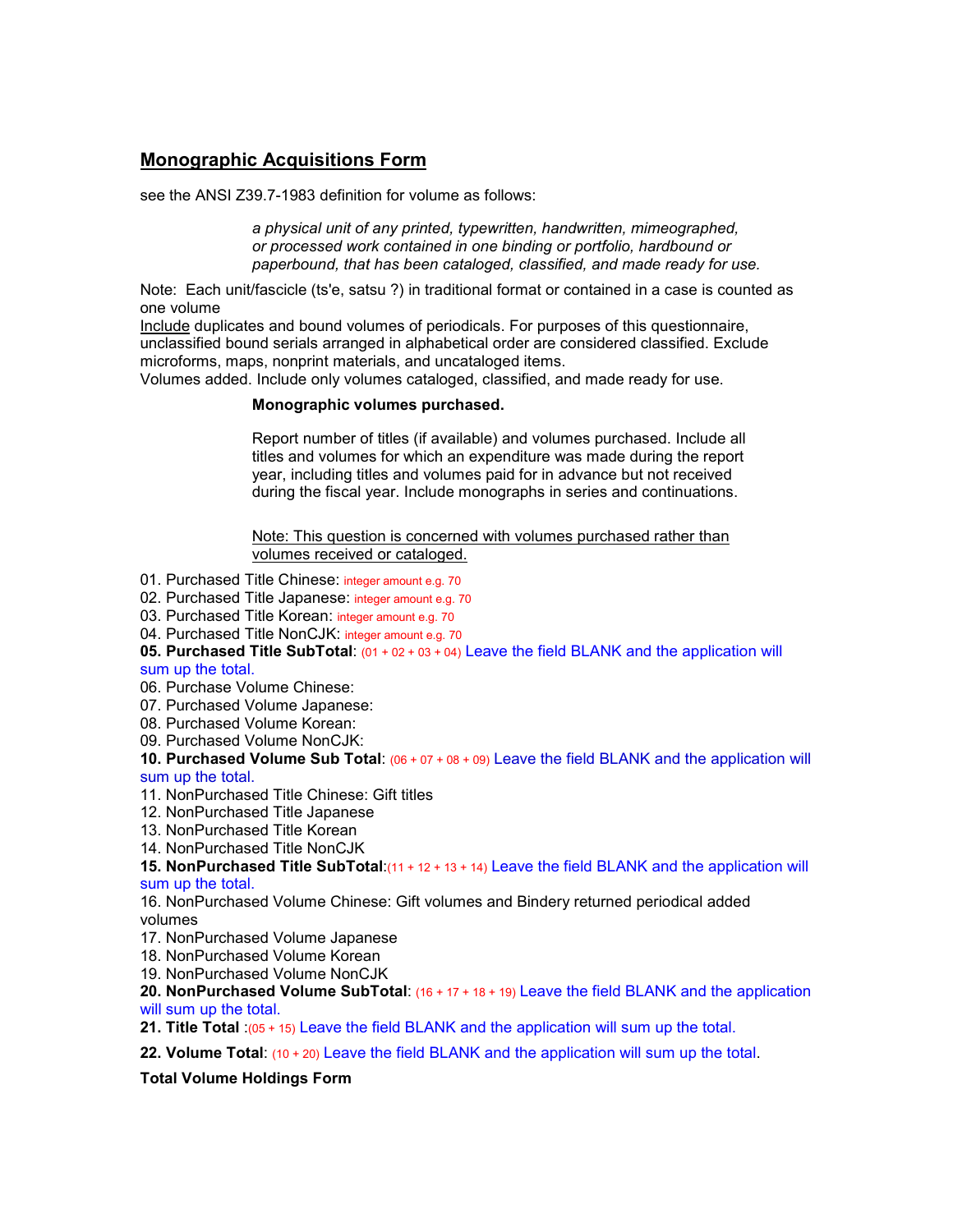Previous Monographies and Bound Serials Holdings Held by the library can be found at [http://www2.lib.ukans.edu/ceal/Stat/20002001/cealstat00\\_01.pdf](http://www2.lib.ukans.edu/ceal/Stat/20002001/cealstat00_01.pdf) (pp. 1-3, Table 1)

- 01. Previous Chinese\*: (integer amount e.g. 70)
- 02. Previous Japanese\*: (integer amount e.g. 70)
- 03. Previous Korean\*: (integer amount e.g. 70)
- 04. Previous NonCJK: (integer amount e.g. 70)

**05. Previous Sub Tota**l\*: (01 + 02 + 03 + 04) Leave the field BLANK and the application will sum up the total.

06. Added Chinese

07. Added Japanese

- 08. Added Korean
- 09. Added NonCJK
- **10. Added Sub Total**: (06 + 07 + 08 + 09) Leave the field BLANK and the application will sum up the total.
- 11. Withdrawn Chinese
- 12. Withdrawn Japanese
- 13. Withdrawn Korean
- 14. Withdrawn NonCJK
- **15. Withdrawn Sub Total**: (11 + 12 + 13 + 14) Leave the field BLANK and the application will sum up the total.

**16. Grand Total**\*: (05 + 10 - 15) Leave the field BLANK and the application will sum up the total.

## **Holdings of Other Materials Form**

The Computer files have been included in the new Electronic Resources Form since 2001. Microforms. Report the total number of physical units: reels of microfilm, microcards, microprint and

microfiche sheets.

- 01. Microform Chinese: (integer amount e.g. 70)
- 02. Microform Japanese: (integer amount e.g. 70)
- 03. Microform Korean: (integer amount e.g. 70)
- 04. Microform NonCJK: (integer amount e.g. 70)
- **05. Microform SubTota**l (01 + 02 + 03 + 04) Leave the field BLANK and the application will sum up

### the total.

Cartographic and graphic materials:

Include the numbers of pieces of two- and three- dimensional maps and globes. Include satellite and aerial photographs and images. Include the number of pieces of prints, pictures, photographs, ides, transparencies, film strips, and the like.

- 06. Graphic Chinese
- 07. Graphic Japanese
- 08. Graphic Korean
- 09. Graphic NonCJK

**10. Graphic SubTotal** (06 + 07+ 08 + 09) Leave the field BLANK and the application will sum up the total.

#### **Audio, film and video materials.**

Include the number of pieces of audio cassettes, phono discs, audio compact discs, reel-to-reel tapes, and other sound recordings. Include the number of pieces of motion pictures, video cassettes, video laser discs, and similar visual materials.

- 11. Audio Chinese
- 12. Audio Japanese
- 13. Audio Korean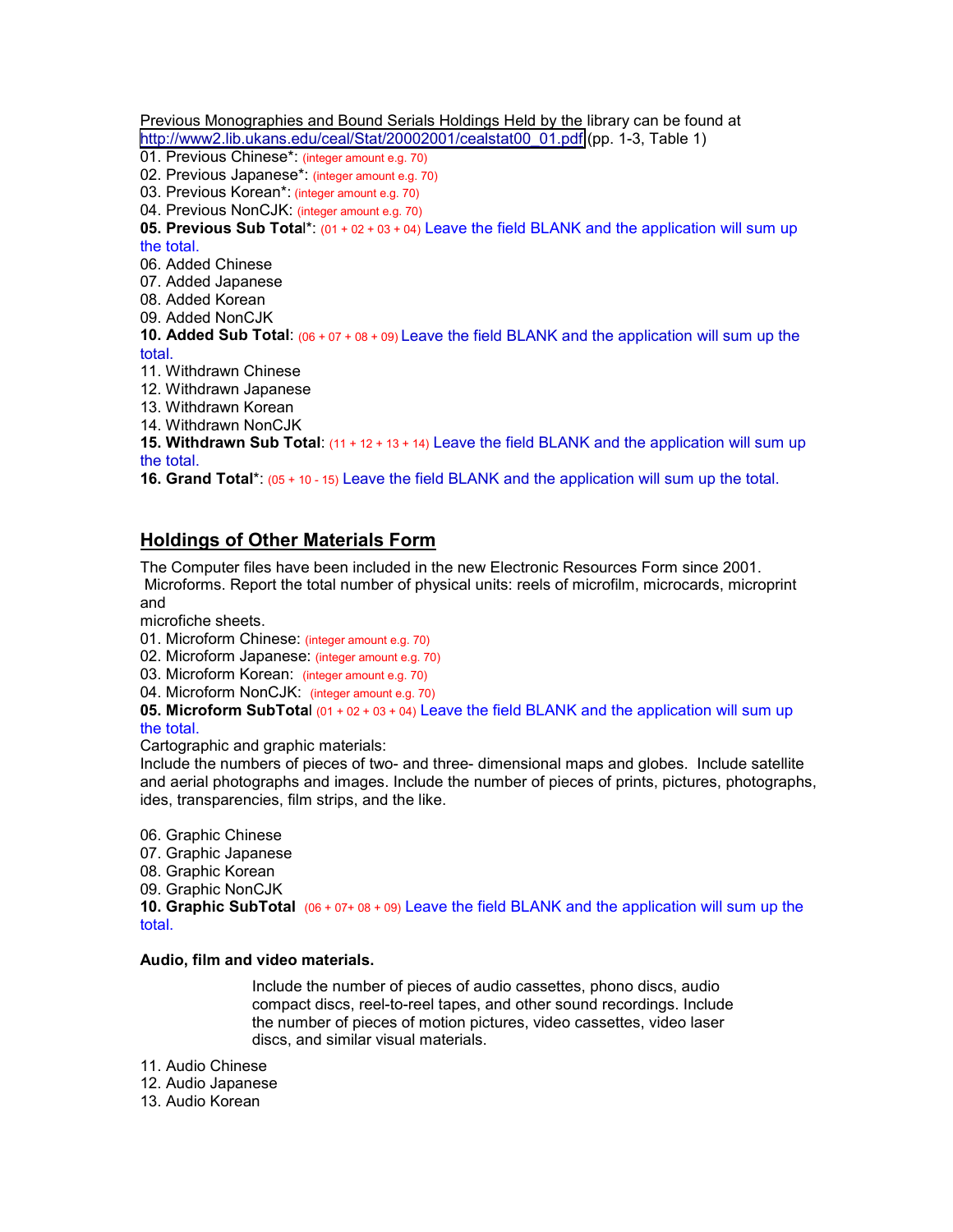14 Audio NonCJK

**15. Audio SubTotal**: (11 + 12 + 13 + 14) Leave the field BLANK and the application will sum up the total.

16. Video Chinese

17. Video Japanese

18. Video Korean

19. Video NonCJK

**20. Video SubTotal**: (16 + 17 + 18 + 19) Leave the field BLANK and the application will sum up the total.

21. DVD Chinese

22. DVD Japanese

23. DVD Korean

24. DVD NonCJK

25. DVD SubTotal:(21 + 22 + 23 + 24)Leave the field BLANK and theapplication will sum up thetotal.

**26. Other Holdings Total** : ( 05 + 10 + 15 + 20 + 25 ) Leave the field BLANK and the application will sum up the total.

## **Serials Form**

Report the total number in title of subscriptions. Include duplicate subscriptions.

Exclude monographic and publishers' series.

A serial is: a publication issued in successive parts, usually at regular intervals, and as a rule, intended to be continued indefinitely. Serials include periodicals, newspapers, annuals (reports, yearbooks, etc.), memoirs, proceedings, and transactions of societies.

01. Purchased Chinese (integer amount e.g. 70)

02. Purchased Japanese (integer amount e.g. 70)

03. Purchased Korean (integer amount e.g. 70)

04. Purchased NonCJK (integer amount e.g. 70)

**05. Purchased Total** (01 + 02 + 03 + 04) Leave the field BLANK and the application will sum up the total.

Serials: Not purchased.

If separate counts of non-purchased and purchased serials are not available, report only the total Number (Titles) of current serials subscribed and received on line 15, and others "0"

06. Non Purchased Chinese

07. Non Purchased Japanese

08. Non Purchased Korean

09. Non Purchased NonCJK

**10. Non Purchased Total** (06 + 07 + 08 + 09) Leave the field BLANK and the application will sum up the total.

**11. Total Chinese** (01 + 06) Leave the field BLANK and the application will sum up the total.

**12. Total Japanese** (02 + 07) Leave the field BLANK and the application will sum up the total.

**13. Total Korean** (03 + 08) Leave the field BLANK and the application will sum up the total.

**14. Total NonCJK** (04 + 09) Leave the field BLANK and the application will sum up the total.

**15. Grand Total** (05 + 10) Leave the field BLANK and the application will sum up the total.

## **[Unprocessed/Backlog Form](http://www2.lib.ukans.edu/ceal/stat/20012002/#_Unprocessed/Backlog_Form)**

Report only number of **volumes, pieces**, etc. that are backlogged. Include materials in all formats.

01. Unprocessed Chinese: (integer amount e.g. 70)

02. Unprocessed Japanese: (integer amount e.g. 70)

03. Unprocessed Korean: (integer amount e.g. 70)

04. Unprocessed NonCJK (integer amount e.g. 70)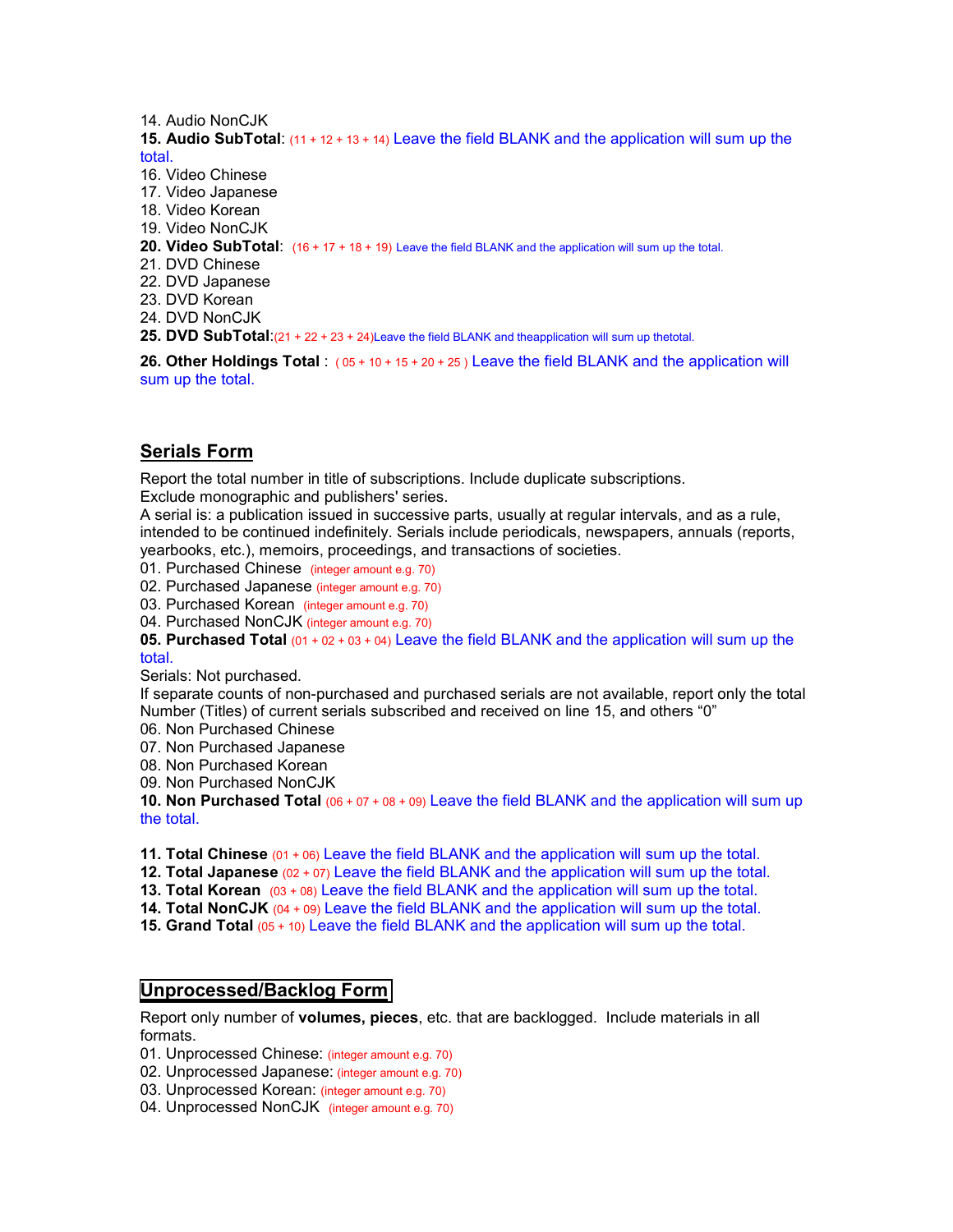**05. Unprocessed Total** (01 + 02 + 03 + 04) Leave the field BLANK and the application will sum up the total.

## **[Fiscal Support Form](http://www2.lib.ukans.edu/ceal/stat/20012002/#_Fiscal_Support_Form)**

Report all funds that come to the library from the regular institutional budget, and from sources such as research grants, endowments, and East Asian programs for acquisition of library materials. Please round figures to the nearest dollar. Convert all Canadian currency to U.S.dollars.

### **Appropriations.**

Report funds from the library for monographs, serials, and other materials for CJK and non-CJK languages. If figures for specific language area are not available, report only in total.

01. Chinese Appropriations Monographic (currency amount e.g. 123.50, 7600.70)

02. Chinese Appropriations Serial (currency amount e.g. 123.50, 7600.70)

03. Chinese Appropriations Other Materials (currency amount e.g. 123.50, 7600.70)

04. Chinese Appropriations Electronic Resources (currency amount e.g. 123.50, 7600.70)

**05. Chinese Appropriations Total** (01 + 02 + 03 +04) Leave the field BLANK and the application will sum up the total.

06. Japanese Appropriations Monographic

07. Japanese Appropriations Serial

08. Japanese Appropriations Other Materials

09. Japanese Appropriations Electronic Resources

**10. Japanese Appropriations Total** (06 + 07+08 +09) Leave the field BLANK and the application will sum up the total.

11. Korean Appropriations Monographic

12. Korean Appropriations Serial

13. Korean Appropriations Other Materials

14. Korean Appropriations Electronic Resources

**15. Korean Appropriations Total** (11 + 12 + 13 + 14) Leave the field BLANK and the application will sum up the total.

16. NonCJK Appropriations Monographic

17. NonCJK Appropriations Serial

18. NonCJK Appropriations Other Materials

19. NonCJK Appropriations Electronic Resources

**20. NonCJK Appropriations Total** (16 + 17 + 18 + 19) Leave the field BLANK and the application will sum up the total.

**21. Total Appropriations** ( $0.6 + 10 + 15 + 20$ ) Leave the field BLANK and the application will sum up the total.

#### **Endowments.**

Report funds from endowments. If figures for specific area studies are not available, report only total and specify it in the Footnote section.

22. Chinese Endowments

23. Japanese Endowments

24. Korean Endowments

**25. Endowments Total** (22 + 23 + 24) Leave the field BLANK and the application will sum up the total.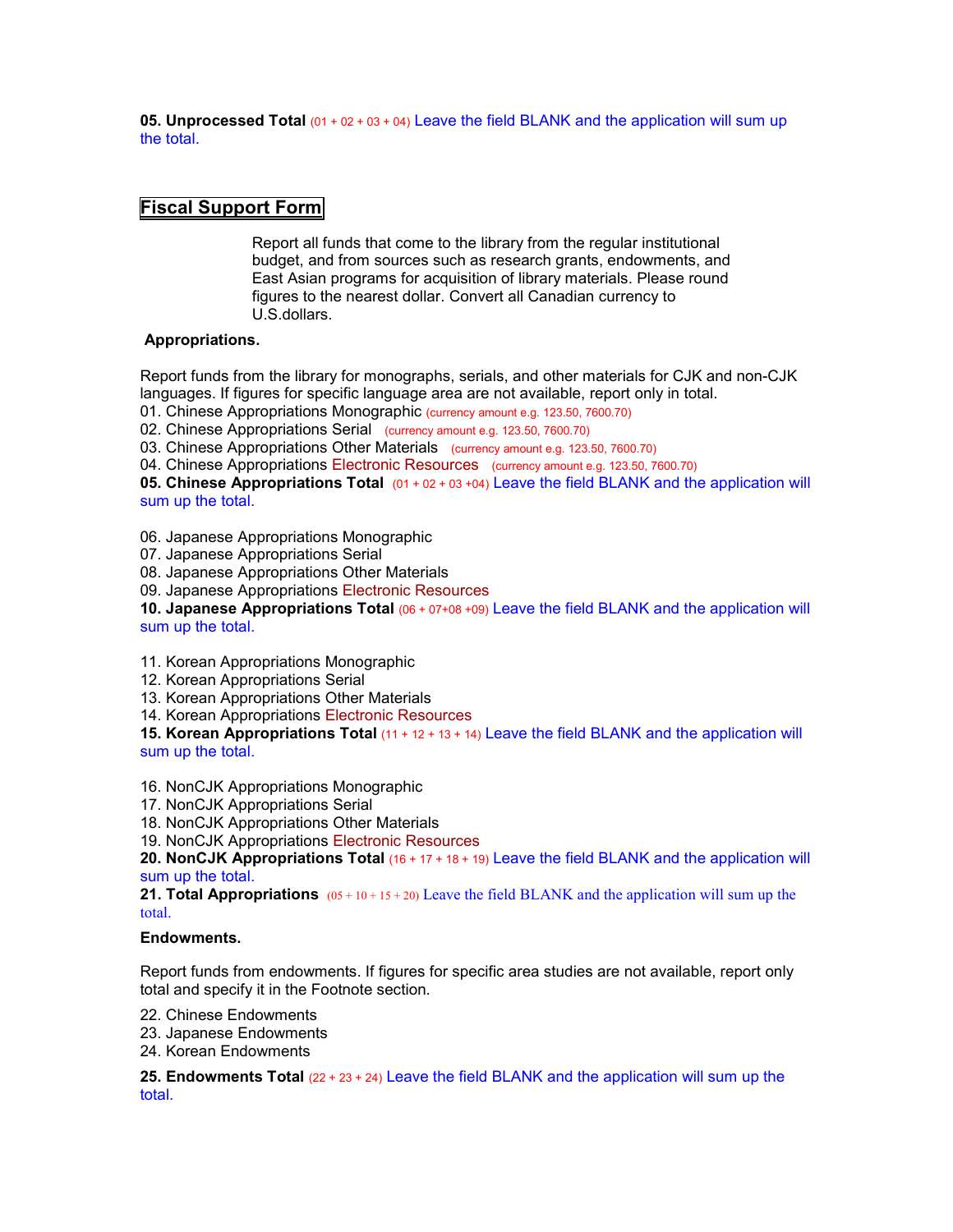### **Grants.**

Report funds from grants. If figures for specific area studies are not available, report only total and specify it in the Footnote section.

26. Chinese Grants

27. Japanese Grants

28. Korean Grants

**29. Grants Total** (26 + 27 + 28) Leave the field BLANK and the application will sum up the total.

### **East Asian program support.**

Report funds from East Asian program. If figures for specific area studies are not available, report only total and specify it in the Footnote section.

30. Chinese East Asian Program Support

31. Japanese East Asian Program Support

32. Korean East Asian Program Support

**33. East Asian Program Support Total** (30 + 31 + 32) Leave the field BLANK and the application will sum up the total.

**34. Total Acquisitions Budget** (21 + 25 + 29 + 33) Leave the field BLANK and the application will sum up the total

## **[Personnel Support Form](http://www2.lib.ukans.edu/ceal/stat/20012002/#_Personnel_Support_Form)**

Report the number of staff in filled positions or positions that are only temporarily vacant. Report full-time equivalents (FTE) of part time employees. Estimate percentiles worked under each CJK language category for employees working for more than one language. Report in decimals.

01. Professional Chinese (integer or decimal e.g. 10, 0.4, 5.4)

02. Professional Japanese (integer or decimal e.g. 10, 0.4, 5.4)

03. Professional Korean (integer or decimal e.g. 10, 0.4, 5.4)

- 04. Professional Total (01 + 02 + 03) Leave the field BLANK and the application will sum up the total.
- 05. Support Chinese

06. Support Japanese

- 07. Support Korean
- **08. Support Total** (05 + 06 + 07) Leave the field BLANK and the application will sum up the total.
- 09. Student Chinese
- 10. Student Japanese

11. Student Korean

**12. Student Total** (09 + 10 + 11) Leave the field BLANK and the application will sum up the total.

**Others, FTE.** 

Report the number of staff in the parent institution significantly involved in processing and servicing East Asian materials or hired for special projects.

13. Other

**14. Total Personnel** (04 + 08 + 12 + 13) Leave the field BLANK and the application will sum up the total.

## **[Public Services Form](http://www2.lib.ukans.edu/ceal/stat/20012002/#_Public_Services_Form)**

**Number of library presentations**. Report the number of presentations given by East Asian staff for instruction, orientation, or public relation purposes, including library tours. Sampling and/or estimation is acceptable.

01. Library Presentations

**Number of participants in presentations**. Report the total number of participants in presentations reported in 01.

02. Participants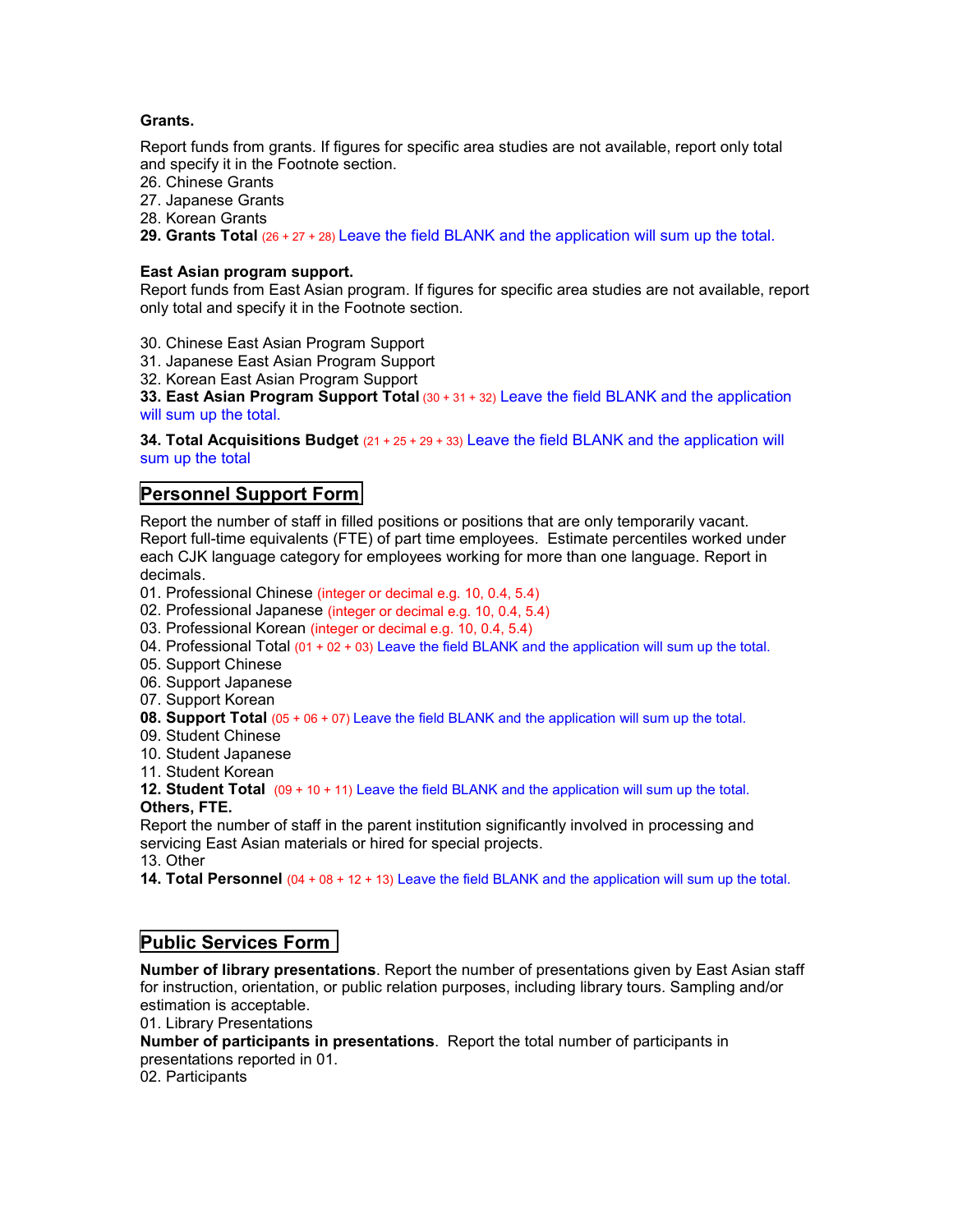**Reference transactions**. Report the total number of reference transactions handled in person, online or over the telephone.

03. Reference Transactions

**Total circulation**. Report the total number of initial circulations, renewals, reserve and special collection circulations if applicable and available.

04. Total Circulations

**Interlibrary loans**. Report the numbers of filled and unfilled requests provided to and received from other libraries. When appropriate, includes document delivery statistics.

05. Lending Request Filled

- 06. Lending Request Unfilled
- 07. Borrowing Request Filled
- 08. Borrowing Request Unfilled

## **[Electronic Resources Form \(](http://www2.lib.ukans.edu/ceal/stat/20012002/#_Electronic_Resources_Form)new since 00/01-)**

**Note**: The application will calculate all SubTotals (bold fields) automatically if you leave them BLANK (0 is not a blank value). Although you can supply your own totals, it is best to use the automated calculation feature for data integrity. All Canadian currency needs to be converted into U.S. Dollars.

**Questions 1 and 2** are intended to gather a complete picture of collection for electronic resources. Please use the Comments section to indicate any comments and suggestions that you believe are not covered by these questions.For each question, use the following general inclusion and exclusion guidelines:

**Include**: electronic indexes and reference tools, electronic full-text periodical collections and electronic journal back-files and online searches of remote databases -- whether accessed remotely or installed locally from CD-ROM, magnetic tapes, magnetic disks, etc.

**Also include** materials purchased jointly with other institutions if such expenditures can be separated from other charges for joint services; fees paid to bibliographic utilities if the portion paid for computer files and search services can be separately counted; and equipment costs when they are inseparably bundled into the price of the information product. **Note:** Electronic resources expenditures have been moved to the Fiscal Support Form (2002-) under C, J, K language approprations. However, a total expenditures on electronic resources of the statistical year is required in this form.

**Exclude**: bibliographic utilities, networks, and consortia that are unrelated to end-user database access, which should be reported in the Library Information Form; and library system software and software used only by the library staff.

#### **1. COMPUTER FILES**

#### **1.1 Computer Files (one-time/monographic purchase)**

|                 | <b>Number of Titles (integer amount)</b><br>i. e 70)       | <b>Number of CD-ROMs (integer)</b><br>amount i. e 70)      |
|-----------------|------------------------------------------------------------|------------------------------------------------------------|
| 01 Chinese      |                                                            |                                                            |
| 02 Japanese     |                                                            |                                                            |
| 03 Korean       |                                                            |                                                            |
| 04 Non-CJK      |                                                            |                                                            |
| 05 SubTotal     | (Leave blank, the application will<br>calculate the total) | (Leave blank, the application<br>will calculate the total) |
| $(01+02+03+04)$ |                                                            |                                                            |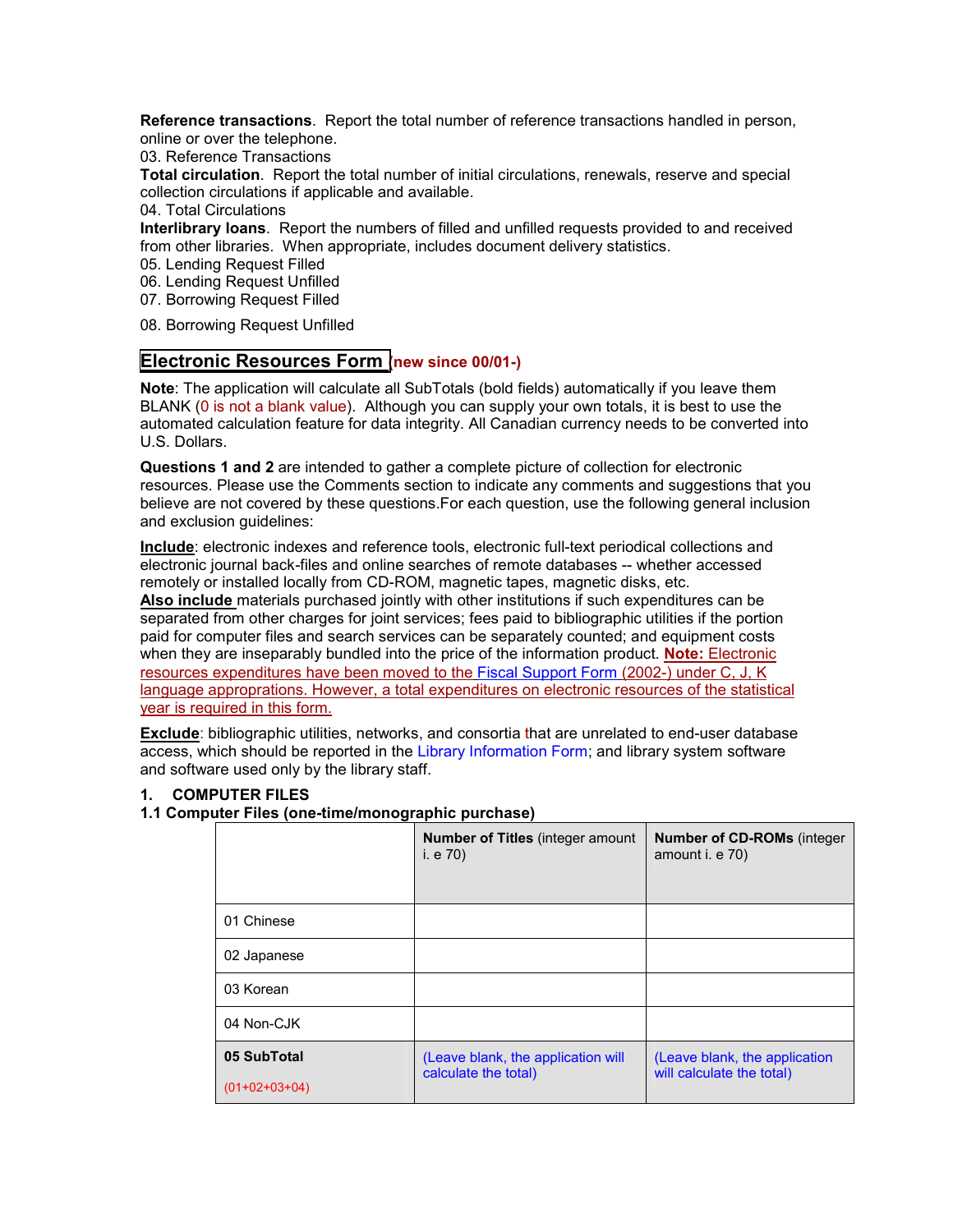### **Comments and/or Footnotes for 1.1**

Report the numbers of titles and expenditures of computer files that **are not** current serials (e.g. are **non-subscription, one-time, or monographic in nature**) for software and machinereadable materials considered part of the collections. **Include** CD-ROMs that were reported previously in "Other Library Materials" of the CEAL Statistics Questionnaire.

Examples include periodical backfiles, literature collections, such as Ershiwu shi 二十五史 (by Jinan Huiwei), Si ku quan shu 四庫全書 (CD-ROM), Zhongguo bai ke da ci dian 中国百科大辞典, Zhonghua buo shuo shi lun wen jian suo guang die (Chinese Dissertation Reference CD) 中華博 碩士論文檢索光碟, Genji mongogatari honbun kenkyu deta besu, Kugyok Choson wangjo sillok= Annals of the Chosun dynasty, Hanguk hyondae munhak 100-yon = Korean modern literature 100 years, Koryo taejanggyong 高麗大藏經

|                 | <b>Number of Titles</b><br>(integer amount i. e<br>70) | <b>Number of CD-ROMs (integer)</b><br>amount i. e 70)      |
|-----------------|--------------------------------------------------------|------------------------------------------------------------|
| 06 Chinese      |                                                        |                                                            |
| 07 Japanese     |                                                        |                                                            |
| 08 Korean       |                                                        |                                                            |
| 09 Non-CJK      |                                                        |                                                            |
| 10 SubTotal     | (Leave blank, the<br>application will                  | (Leave blank, the application will<br>calculate the total) |
| $(06+07+08+09)$ | calculate the total)                                   |                                                            |

**1.2 Computer Files (Accompaning monographic purchase or serials subscription)** 

#### **Comments and/or Footnotes for 1.2**

**Include** CD-ROMs that accompany a primary format such as printed serials subscriptions and monographic purchases. Examples such as CDs come with Japanese government's annual hakusho (白書), Chinese yearbook (nian jian 年鉴), and Korean periodical title of Shin Donga (新東亞). These expenditures have already been included in either monographic or serials subscriptions**.** 

#### **1.3 Computer Files (One time gift items that come either alone or accompanying a gift monograph)**

|                    | <b>Number of Titles</b><br>(integer amount i. e<br>70) | <b>Number of CD-ROMs</b><br>(integer amount i. e 70) |
|--------------------|--------------------------------------------------------|------------------------------------------------------|
| 11 Chinese         |                                                        |                                                      |
| 12 Japanese        |                                                        |                                                      |
| 13 Korean          |                                                        |                                                      |
| 14 Non-C.JK        |                                                        |                                                      |
| <b>15 SubTotal</b> | (Leave blank, the<br>application will                  | (Leave blank, the<br>application will calculate      |
| $(11+12+13+14)$    | calculate the total)                                   | the total)                                           |

**Comments and/or Footnotes for 1.3**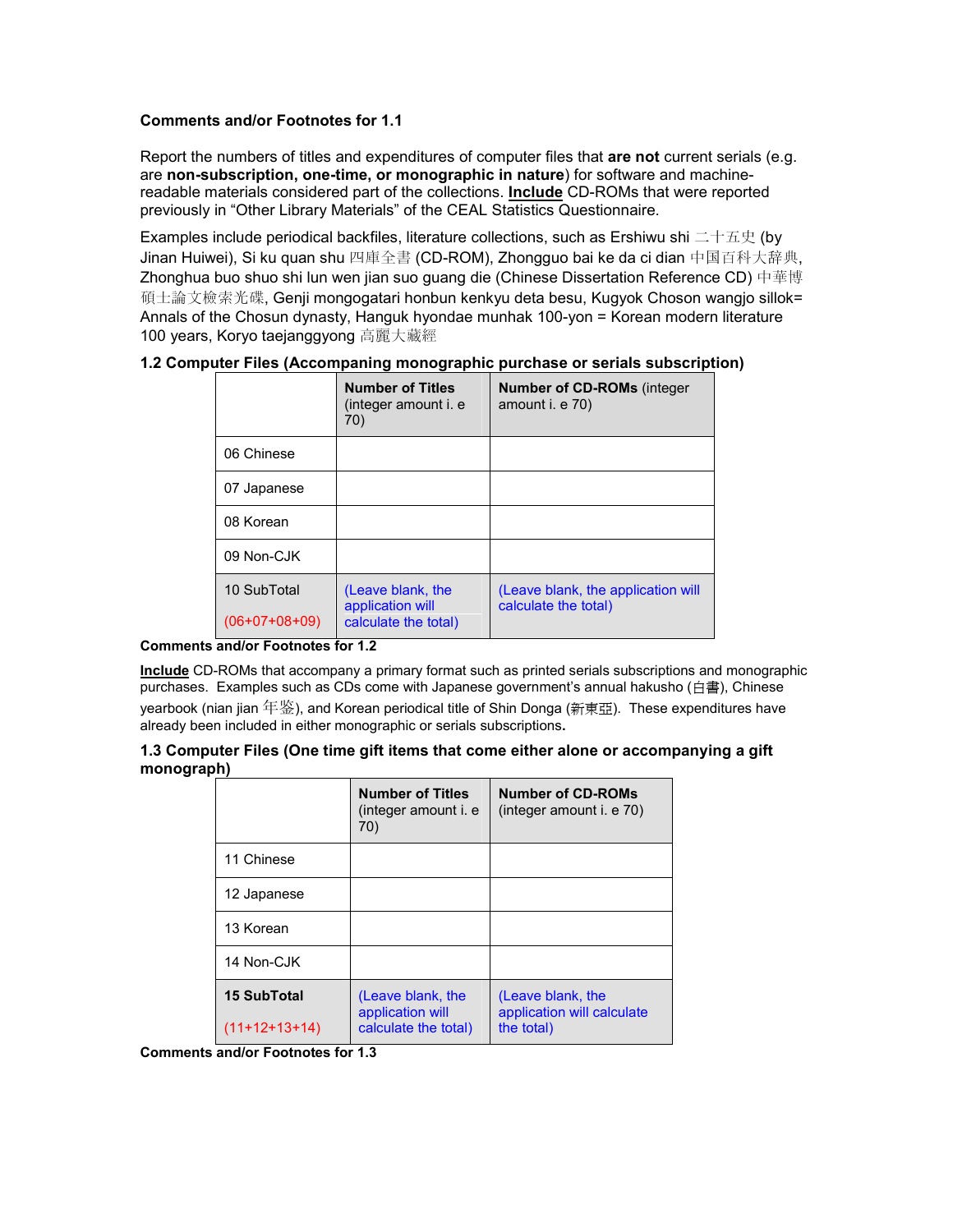**Include** gift items that were not included in subscriptions in 1.1 nor 1.2. Examples such as Dazheng xin xiu Dazangjing (大正新脩大藏經) by CBETA 電子佛典系列; Bakumatsu Meiji-ki kaigai toksha rai-Nichi qaikokujin (幕末明治期海外渡航者来日外国人) by Kanazawa Kōqyō Daiqaku.

### **1.4 Total Computer Files** (1.1+1.2+1.3)

|                              | <b>Number of Titles</b><br>(integer amount i.e. 70)               | <b>Number of</b><br><b>CD-ROMS</b><br>(integer amount i.e. 70) |
|------------------------------|-------------------------------------------------------------------|----------------------------------------------------------------|
| 16. Chinese                  |                                                                   |                                                                |
| $(01 + 06 + 11)$             |                                                                   |                                                                |
| 17.Japanese                  |                                                                   |                                                                |
| $(02 + 07 + 12)$             |                                                                   |                                                                |
| 18. Korean                   |                                                                   |                                                                |
| $(03 + 08 + 13)$             |                                                                   |                                                                |
| 19. Non-CJK                  |                                                                   |                                                                |
| $(04 + 09 + 14)$             |                                                                   |                                                                |
| 20. Total<br>$(16+17+18+19)$ | $ $ (Leave blank, the<br>application will<br>calculate the total) | (Leave blank, the<br>application will<br>calculate the total)  |

**Comments and/or Footnotes for 1.4**

### **1.5 Previous Total Computer Files (Prior to the Current Year) (new for 2002)**

|                                                 | Number of Titles<br>(integer amount i.<br>e 70)                  | Number of CD-ROMs<br>(integer amount i. e 70)                 |
|-------------------------------------------------|------------------------------------------------------------------|---------------------------------------------------------------|
| 21 Chinese                                      |                                                                  |                                                               |
| 22 Japanese                                     |                                                                  |                                                               |
| 23 Korean                                       |                                                                  |                                                               |
| 24 Non-CJK                                      |                                                                  |                                                               |
| 25 TOTAL (of<br>previous<br>years)(21+22+23+24) | (Leave blank, the<br>application will<br>calculate the<br>total) | (Leave blank, the<br>application will calculate<br>the total) |

**Comments and/or Footnotes for 1.5** 

Note: Majority of electronic resources (2.1, 2.2, and 2.3) via online access are considered as **subscriptions**. The following should be filled as **up-to-date library holdings** and not data that applies only to the current year.

#### **2. ELECTRONIC DATABASES AND SERIALS (remote access ongoing/leases/subscriptions)**

Report the numbers of titles and subscription expenditures (or those which are expected to be ongoing commitments) for serial publications whose primary format is electronic and for online searches of remote databases. Exclude print serials that are accompanied by CD-ROMs. (See 1.2). Examples include paid subscriptions for electronic journals and indexes/abstracts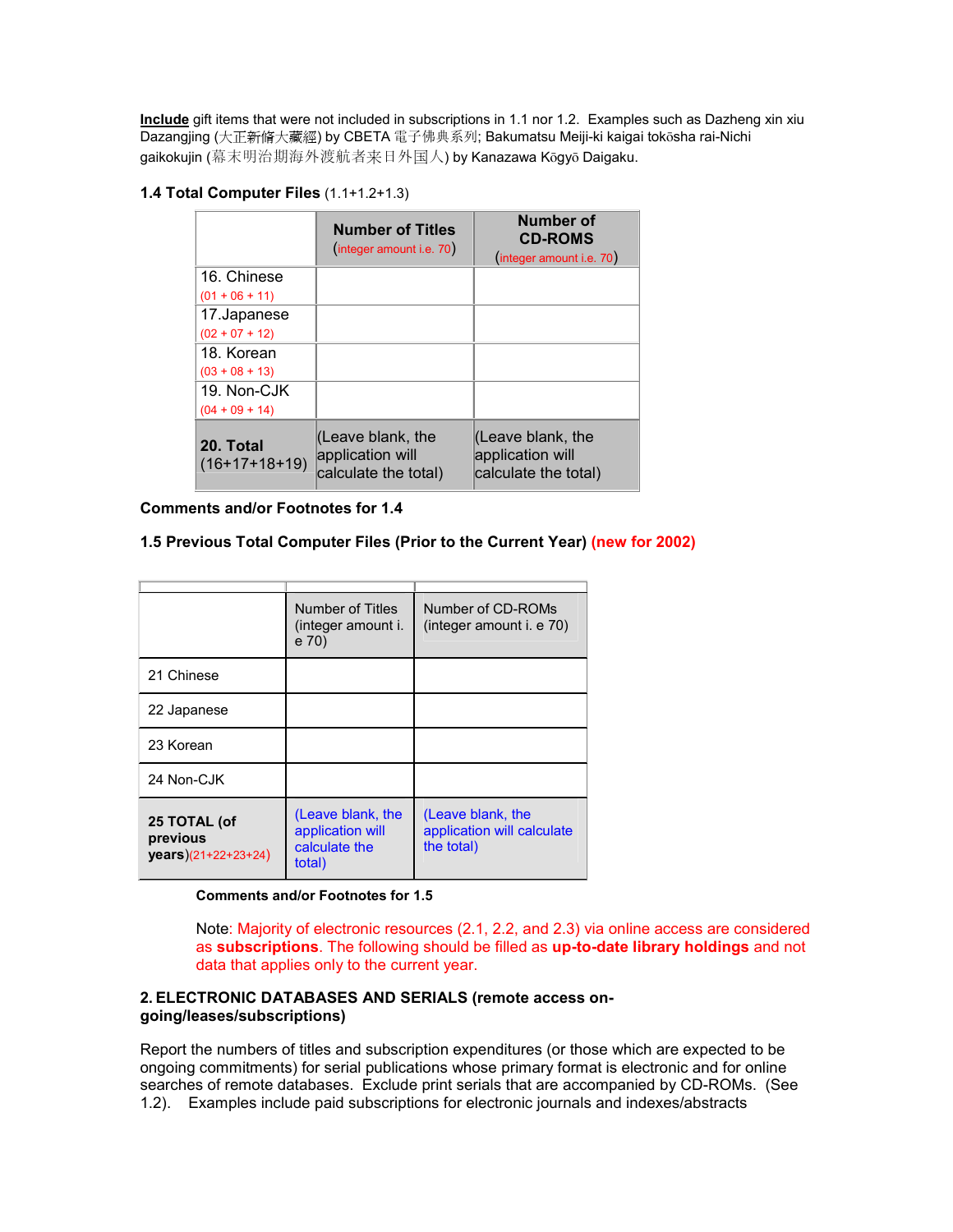available via the Internet, CD-ROM serials and annual access fees for resources purchased on a "one-time" basis, such as literature collections, etc. See 2.1 and 2.2 for details.

|                 | <b>Number of Titles</b> (integer amount i.e. 70) |
|-----------------|--------------------------------------------------|
| 26 Chinese      |                                                  |
| 27 Japanese     |                                                  |
| 28 Korean       |                                                  |
| 29 Non-CJK      |                                                  |
| 30 SubTotal     | (Leave blank, the application will calculate     |
| $(26+27+28+29)$ | the total)                                       |

### **2.1 Electronic databases indexes and reference tools**

#### **Comments and/or Footnotes for 2.1**

**Include subscription** expenditures for **purchase of** or **access to** reference tools such as encyclopedias, almanacs, indexes and abstracts. **Exclude** expenditures for indexes and abstracts which include **substantial access** to ASCII text or full images of serial content, which should be reported in 2.2. In 2.1, the Primary content is of abstract or index in nature.

Examples such as Ren Da fu yin bao kan zi liao suo yin 人大复印报刊资料索引, Da lu ren wen she hui qi kan mu ci suo yin zi liao ku 大陆人文社会期刊目次索引资料库 , Index to Chinese periodical literature 中文期刊文獻索引 (1993-), Zasshi Kiji Sakuin 雜誌記事索引 <http://web.nichigai.co.jp/>, Sanseido jirin, Chonggi Kanhaengmul Kisa Saegin, Hanguk Paksa mit Soksa hagwi nonmun chong mongnok, Harvard Korean studies bibliography, etc.

|                 | <b>Number of Titles</b> (integer amount i.e 70)         |
|-----------------|---------------------------------------------------------|
| 31 Chinese      |                                                         |
| 32 Japanese     |                                                         |
| 33 Korean       |                                                         |
| 34 Non-CJK      |                                                         |
| 35 Subtotal     | (Leave blank, the application will calculate the total) |
| $(31+32+33+34)$ |                                                         |

### **2.2 Electronic full-text database and periodicals**

#### **Comments and/or Footnotes for 2.2**

**Include**: subscription expenditures for **access** to **electronic versions of scholarly journals**  unless inseparably bundled with print subscription costs; expenditures for **e-journal's aggregation** services; expenditures for indexes and abstracts that include substantial access to the ASCII text or full images of serial content; **annual access fees** for resources purchased on a "one-time" basis, such as literature collections, etc.

Examples: Ren min ri bao 人民日報綜合数据庫, Ren da fu yin bao kan zi liao quan wen shu ju guang pan 人大复印报刊资料全文数据光盘 Zhongguo xue shu qi kan 中国学術期刊 (CD-ROM), Si ku quan shu wang luo ban 四庫全書网絡版, NACSIS ELS, Hanguk Chongchi Hakhoe po, Choson ilbo, Changjak kwa pipyong.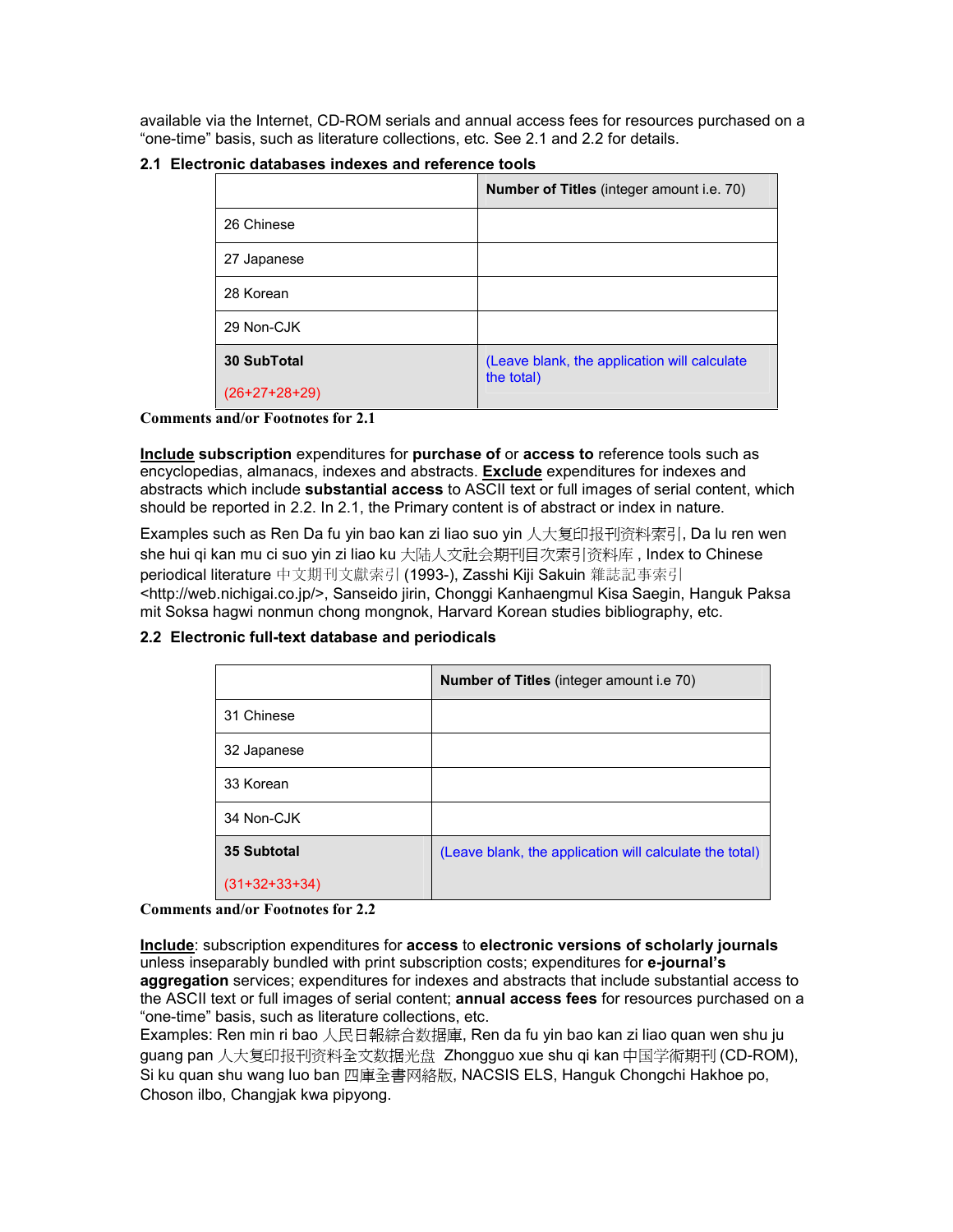NOTE: Combine 2.1 and 2.2 data and figures above. Report the total in 2.3.

### **2.3 Electronic Subscriptions Total (2.1 + 2.2)**

|                                      | <b>Number of Titles (integer)</b><br>amount i.e 70)        |
|--------------------------------------|------------------------------------------------------------|
| 36 Chinese (26+31)                   |                                                            |
| 37 Japanese (27+32)                  |                                                            |
| 38 Korean (28+33)                    |                                                            |
| 39 Non-CJK (29+34)                   |                                                            |
| <b>40 Electronic Resources Total</b> | (Leave blank, the application<br>will calculate the total) |
| (30+35)                              |                                                            |

**Comments and/or footnotes for 2.3**

### **3. TOTAL Electronic Resources Expenditures (1.4 + 2.3)**

|                       | <b>Expenditures (currency amount i. e 123.75)</b> |
|-----------------------|---------------------------------------------------|
| <b>41 Grand Total</b> | (Leave blank, the application                     |
| $(20+40)$             | will calculate the total)                         |

**Comments and/or Footnotes for 3**

## **Administrative Forms**

#### **Change Institution Information:**

This will lead you to the Library Information Form and allow you to update your own library information

## **[Library Information Form](http://www2.lib.ukans.edu/ceal/stat/20012002/#_Library_Information_Form)**

**Library Name**: The names of libraries in the pull down list. Use the short name instead of full name: Kansas instead of the University of Kansas. **Library Type**: Choose one from the pull-down list:

Canadian university

Private U.S. university

State controlled or public U.S. university

U.S. non-university

Canadian non-university

**Library Region**: Choose one from the pull-down list. For individual library region code see [http://www2.lib.ku.edu/ceal/stat/20002001/cealstat00\\_01.pdf \(Appendix I, p. 46-47\)](http://www2.lib.ukans.edu/ceal/stat/19992000/library_list99_00.pdf)

New England

Middle Atlantic

East North Central